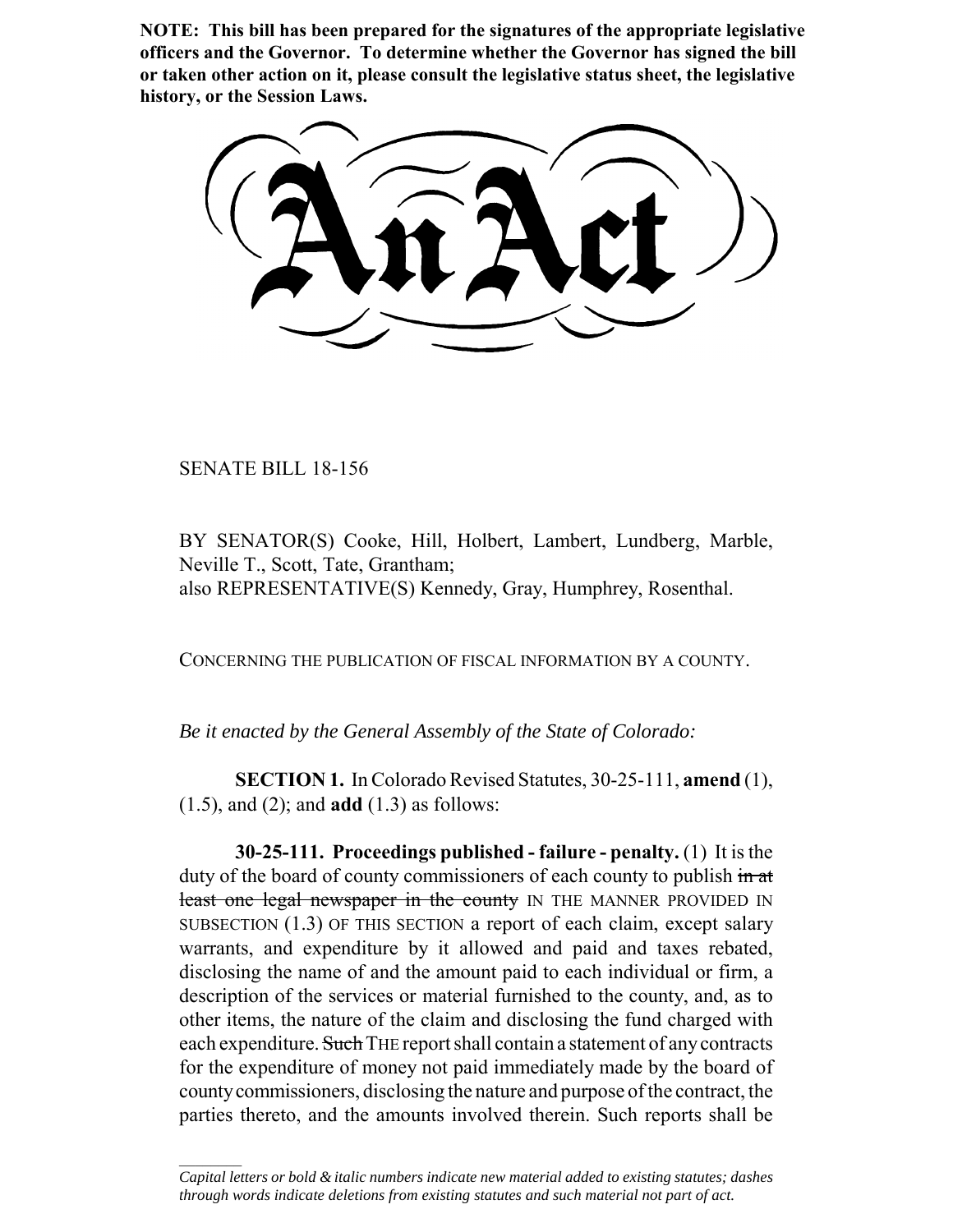published at least monthly within thirty days following the end of the period for which made. If no legal newspaper is located in the county, either such reports shall be published in a newspaper of an adjacent county which has general circulation in the county for which the report is made, or the board shall cause such statements to be posted in three conspicuous places in said county, one of which shall be the courthouse door. The county accounting office, if there is one, and otherwise the county clerk and recorder, if he is acting as the accounting agency for the county, shall provide to the board of county commissioners all information necessary for the publication. The published report shall state that it is published under the direction of the board of county commissioners. Nothing in this section shall be construed as requiring the board of county commissioners to publish or make public the names of or individual public welfare payments to, or in behalf of, indigent persons receiving assistance from public welfare programs financed, in whole or in part, by federal or state funds, or any combination thereof, when such publication is specifically forbidden by law.

(1.3) (a) PRIOR TO JANUARY 1, 2022, PUBLICATION REQUIRED BY THIS SECTION SHALL BE MADE IN AT LEAST ONE LEGAL NEWSPAPER IN THE COUNTY.BEGINNING JANUARY 1,2022, SUCH PUBLICATION SHALL BE MADE:

(I) IN AT LEAST ONE LEGAL NEWSPAPER IN THE COUNTY AND MAY ALSO BE PUBLISHED AT THE CHIEF ADMINISTRATIVE OFFICE OF THE COUNTY; OR

(II) CONSPICUOUSLY ON THE OFFICIAL WEBSITE OF THE COUNTY, WITH A LINK TO THE REPORT PUBLISHED IN AT LEAST ONE LEGAL NEWSPAPER IN THE COUNTY.

(b) IF NO LEGAL NEWSPAPER IS LOCATED IN THE COUNTY, EITHER SUCH REPORTS OR LINKS SHALL BE PUBLISHED IN A NEWSPAPER OF AN ADJACENT COUNTY THAT HAS GENERAL CIRCULATION IN THE COUNTY FOR WHICH THE REPORT IS MADE, OR THE BOARD SHALL CAUSE SUCH STATEMENTS TO BE POSTED IN THREE CONSPICUOUS PLACES IN SAID COUNTY, ONE OF WHICH SHALL BE THE COURTHOUSE DOOR.

(1.5) Salary information for all county employees and officials shall be published twice annually in the manner provided in subsection (1) of this section. The first publication shall be in August and shall include each employee's title and gross monthly salary for the prior June The second

## PAGE 2-SENATE BILL 18-156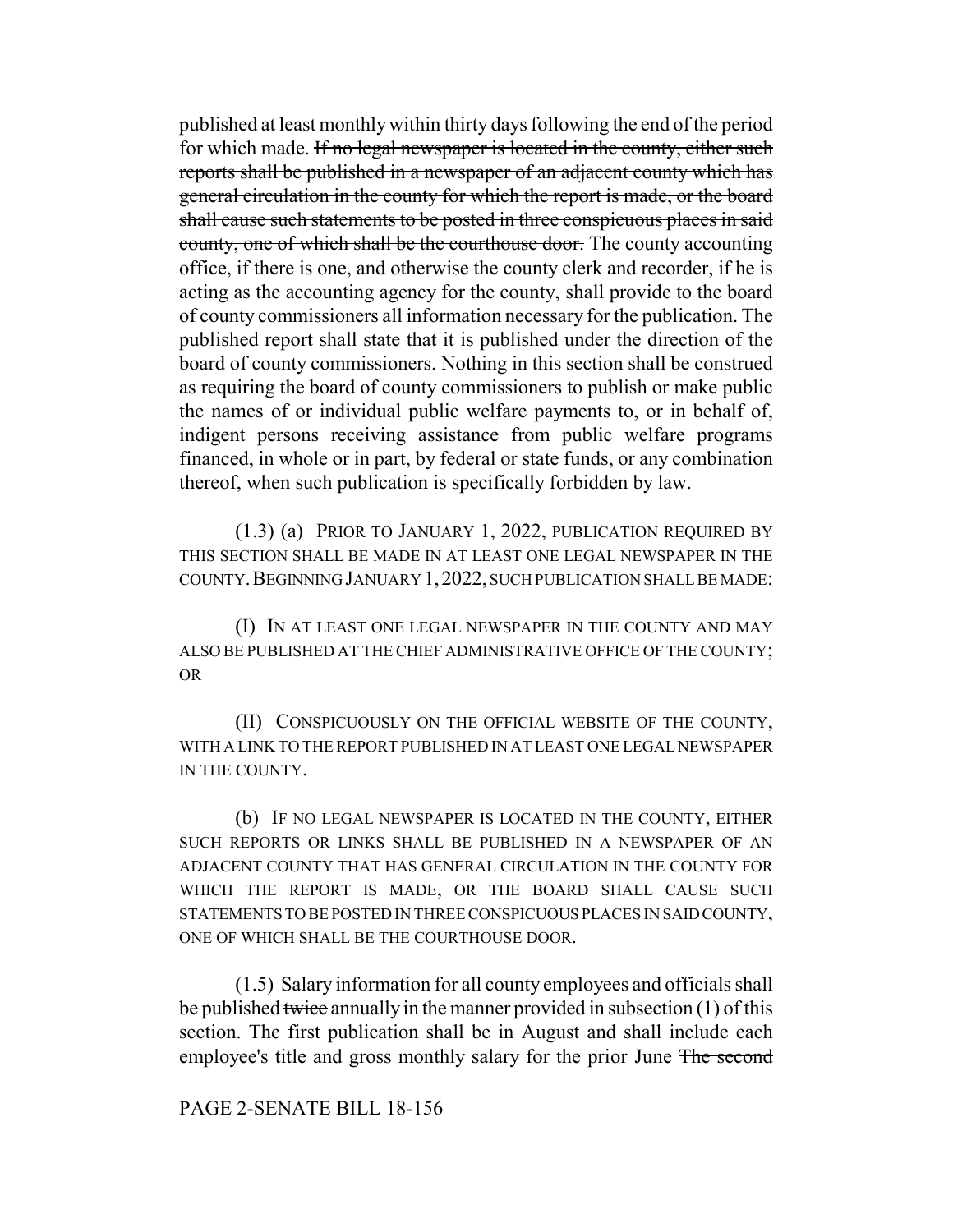publication shall be in February and shall list each employee by title, along with the total amount of gross salary paid to such employee during the prior calendar year. Each publication of salary information shall be accompanied by the countywide average percentage of salary that is paid in addition to regular wages as fringe benefits, including, but not limited to, insurance, medical care, retirement plans, housing, transportation, or other subsidized employee expenses.

(2) It is the duty of the board of county commissioners of each county to publish in some legal newspaper published in the county IN THE MANNER PROVIDED IN SUBSECTION  $(1.3)$  OF THIS SECTION the semiannual financial statement furnished to the board of county commissioners by the county treasurer which THAT shall include in separate columns the balance at the beginning of the period in each fund kept by the treasurer, the collections to each fund from current taxes, delinquent taxes, miscellaneous collection and transfers, withdrawals from each fund showing cash disbursements, transfers and treasurer's fees, and the balance at the end of the period in each fund. The statement shall be published within sixty days following June thirtieth JUNE 30 and December thirty-first each year. If no legal newspaper is located in the county, either such reports shall be published in a newspaper of an adjacent county which has general circulation in the county for which the report is made or the board of county commissioners shall cause such statements to be posted in three conspicuous places in said county, one of which shall be the courthouse door. The county clerk and recorder shall furnish a copy of such proceedings for such publication.

**SECTION 2. Act subject to petition - effective date.** This act takes effect January 1, 2019; except that, if a referendum petition is filed pursuant to section 1 (3) of article V of the state constitution against this act or an item, section, or part of this act within the ninety-day period after final adjournment of the general assembly, then the act, item, section, or part will not take effect unless approved by the people at the general election to be held in November 2018 and, in such case, will take effect on January 1,